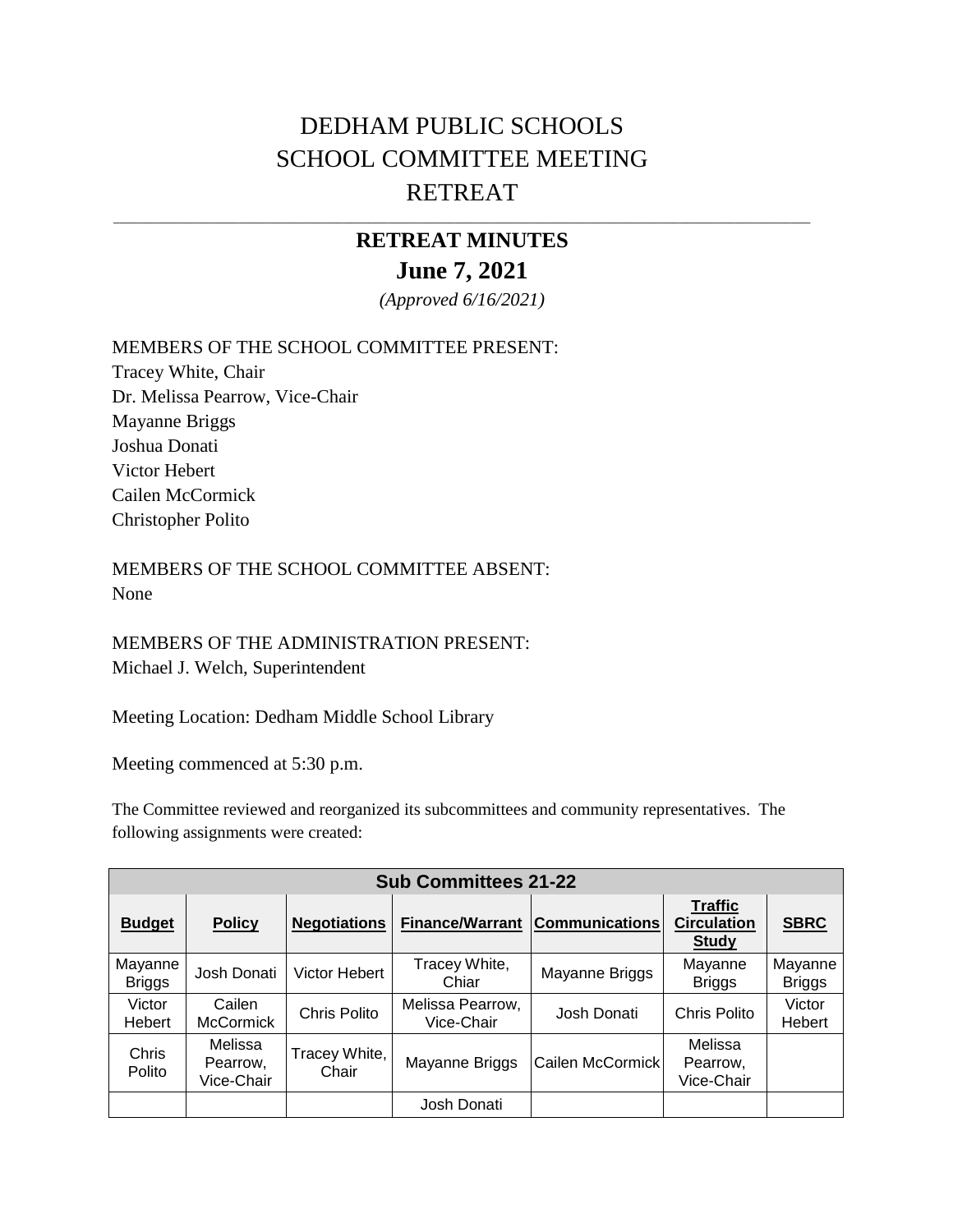| <b>Community Representatives 21-22</b> |                                        |                                         |                              |  |  |  |  |  |
|----------------------------------------|----------------------------------------|-----------------------------------------|------------------------------|--|--|--|--|--|
| <b>TEC</b>                             | Park & Rec                             | <b>Human Rights</b>                     | <b>D.O.S.A.</b>              |  |  |  |  |  |
| lan Kelly                              | Cailen McCormick                       | Victor Hebert                           | Melissa Pearrow, Vice-Chair  |  |  |  |  |  |
| (Mayanne Briggs)                       | Chris Polito                           |                                         |                              |  |  |  |  |  |
|                                        |                                        |                                         |                              |  |  |  |  |  |
| <b>Master Plan</b>                     | <b>Transportation Working</b><br>Group | <b>Norfolk County</b><br><b>Sheriff</b> | <b>Anti-Racism Coalition</b> |  |  |  |  |  |
| Josh Donati                            | Trish Sullivan                         | Any Member                              | Oneida Fox Roye              |  |  |  |  |  |
|                                        |                                        |                                         |                              |  |  |  |  |  |

Committee reviewed bullet points of goals development and added and edited language as follows:

- 1. Communications
	- a. Outreach to Community
		- i. Dedham Times (Consistency)
	- b. Quarterly School Committee Reports
	- c. Communications Subcommittee
		- i. Monthly meetings
	- d. With Communications Director
	- e. Policies and practices around Committee practices
	- f. Explore Live vs. Hybrid vs. Remote meetings
		- i. Make recommendations by September to increase community participation
	- g. Face to face listening
- 2. FY2023 Budget Development
	- a. ESSER 3 one time grant spent by 2024 (\$2.1 mil)
	- b. Norfolk County Funding
	- c. Remediation Support
	- d. Additional Needs
	- e. Mental Health
	- f. Town ARP Funds
	- g. Capital Improvements 10 Year Look
	- h. FY22 Operational Request Personnel, new curricula, programs, materials
	- i. Traffic Study Recommendations
- 3. District Infrastructure
	- a. Oakdale Project
		- i. Fall Town Meeting Feasibility Study
		- ii. Review elementary school needs
	- b. DHS Upgrades
		- i. Library
		- ii. ADA compliance (e.g., door handles)
		- iii. Auditorium upgrades
		- iv. Electrical upgrades
		- v. Window replacement
		- vi. Elevator upgrades
		- vii. Roof repairs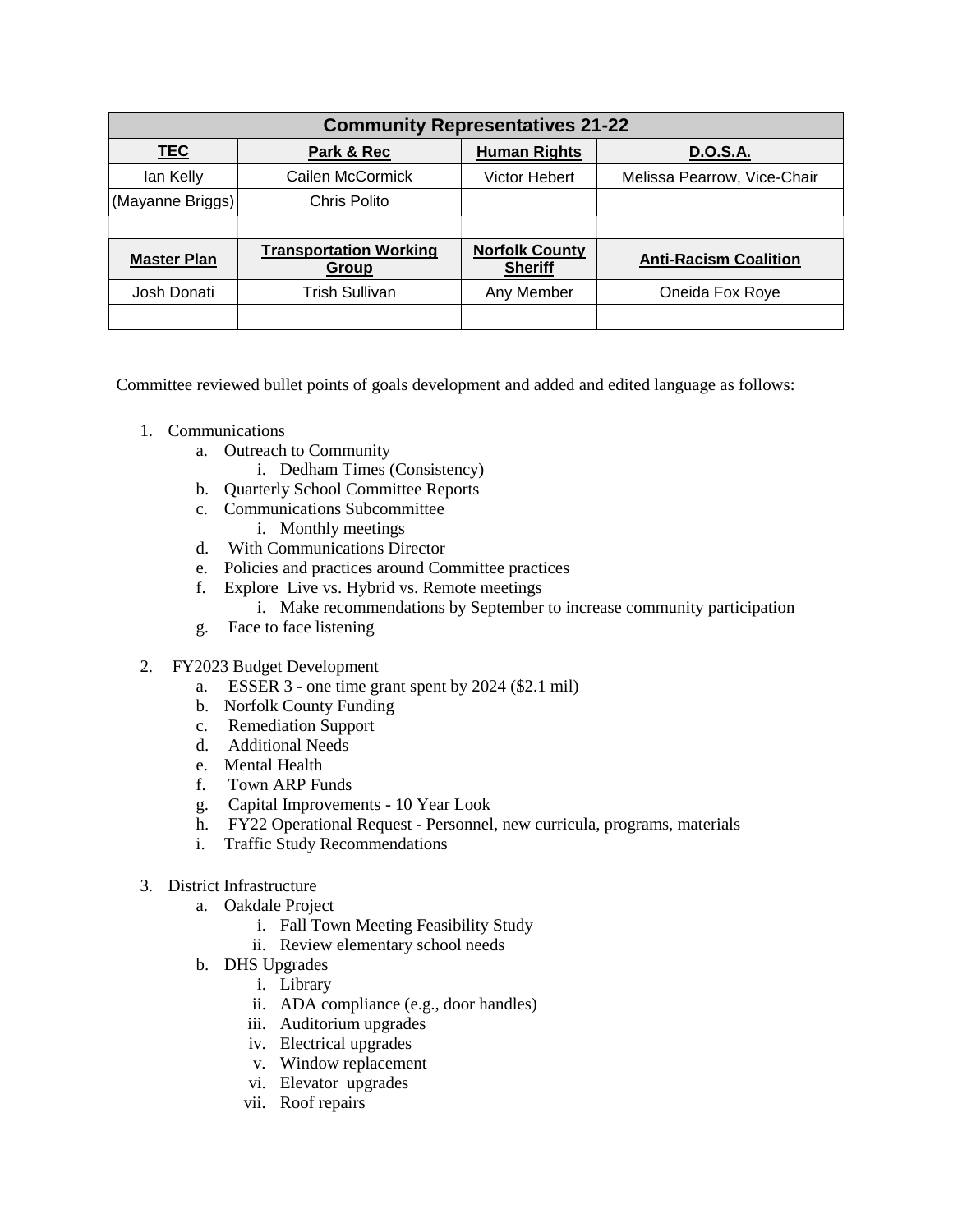- viii. Gymnasium Upgrades, they have been
- ix. Turf Field & Track
- c. Traffic study recommendations review and plan
- d. Fields at elementary schools
- 4. Equity Safe, Supportive, Inclusive Schools and School Environment
	- a. Highlighting and elevating student voice
	- b. Safe and inclusive learning environment
		- i. Share with community bullying response and prevention activities
		- ii. Focus on diversity and inclusive environments
	- c. Data driven assessments
		- i. Metrics such as universal screening
		- ii. School climate survey (VOCAL) <https://www.doe.mass.edu/research/vocal/>
		- iii. Panorama
	- d. Forums for conversations around equity

Committee broke into groups to begin writing goals.

Committee came together to review and edit its goals. The final versions of the goals are as follows:

#### *Communications*

The Communication Subcommittee will, by December 1, 2021, recommend to the full Committee a comprehensive set of School Committee strategies for communications to the Dedham community, in coordination with the District Communications and Community Engagement Coordinator. Once approved by the full School Committee, these agreed upon activities will commence beginning January 1, 2022. These strategies will include meeting formats, quarterly reports/publications, and annual listening goals for Committee members.

### *FY2023 Budget Development*

By late January 2022, the School Committee will develop, communicate, and support a budget that strives to meet the learning and social emotional needs of all of the students, educators and staff of the Dedham Public Schools, given COVID-19 funds (ESSER-3, Norfolk County/ARP). This budget will also address the aging infrastructure and facilities including upgrades in ADA accessibility, safe and efficient traffic patterns in and around our schools, and upgraded learning environments for our students. This will include effective listening and communication with district educators and leadership, parents, appropriate Town committees and departments and collective bargaining units. The final FY2023 budget will support ongoing initiatives and previously prioritized commitments, and provide for district improvements planned during the budget cycle.

### *District Infrastructure*

At the Fall Town meeting, the School Committee will submit a warrant article requesting funding for a feasibility study for the elementary schools' facilities. The School Committee, using input gathered from public hearings and forums, will develop and plan necessary facility upgrades for the high